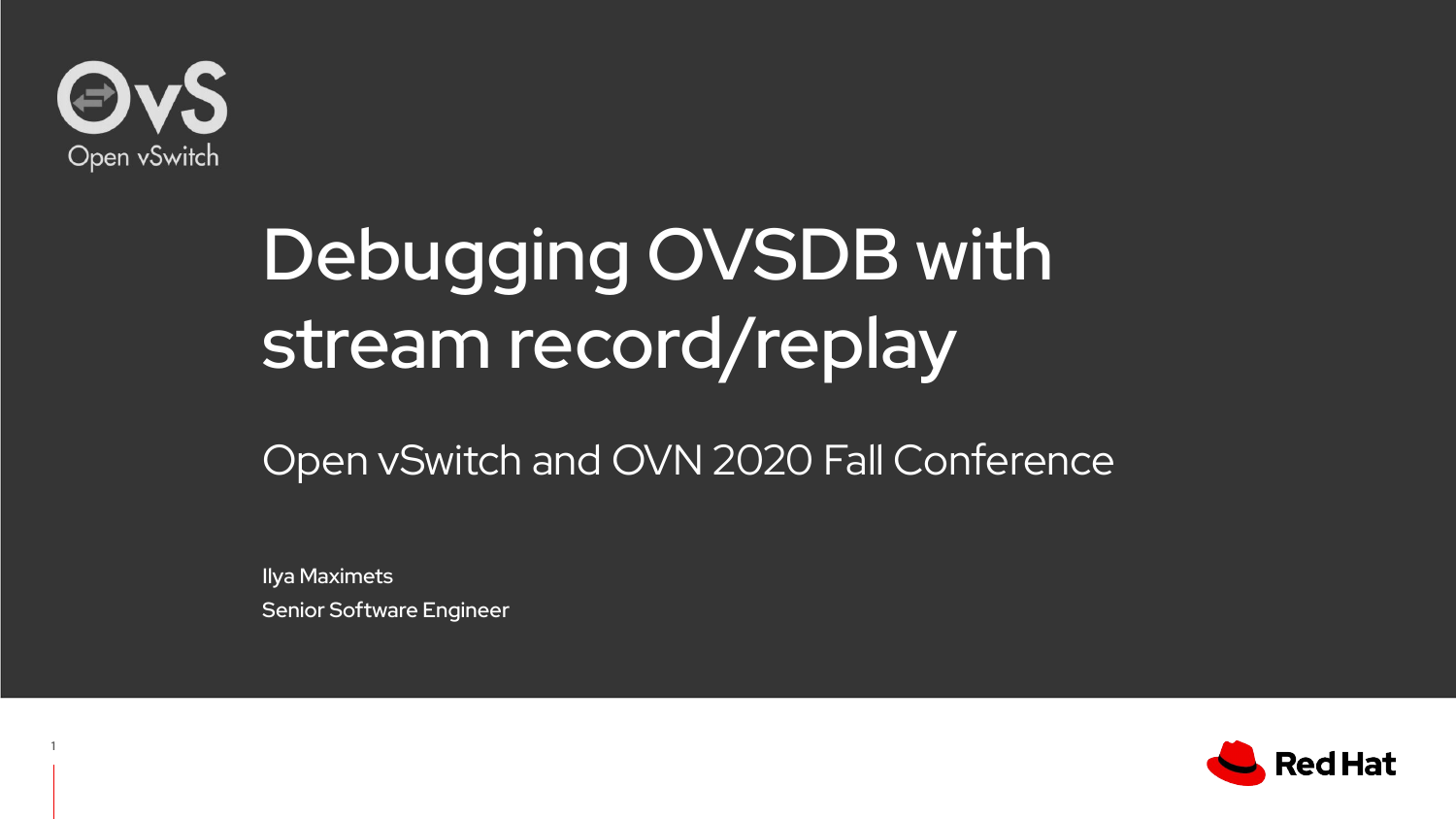#### OVN architecture

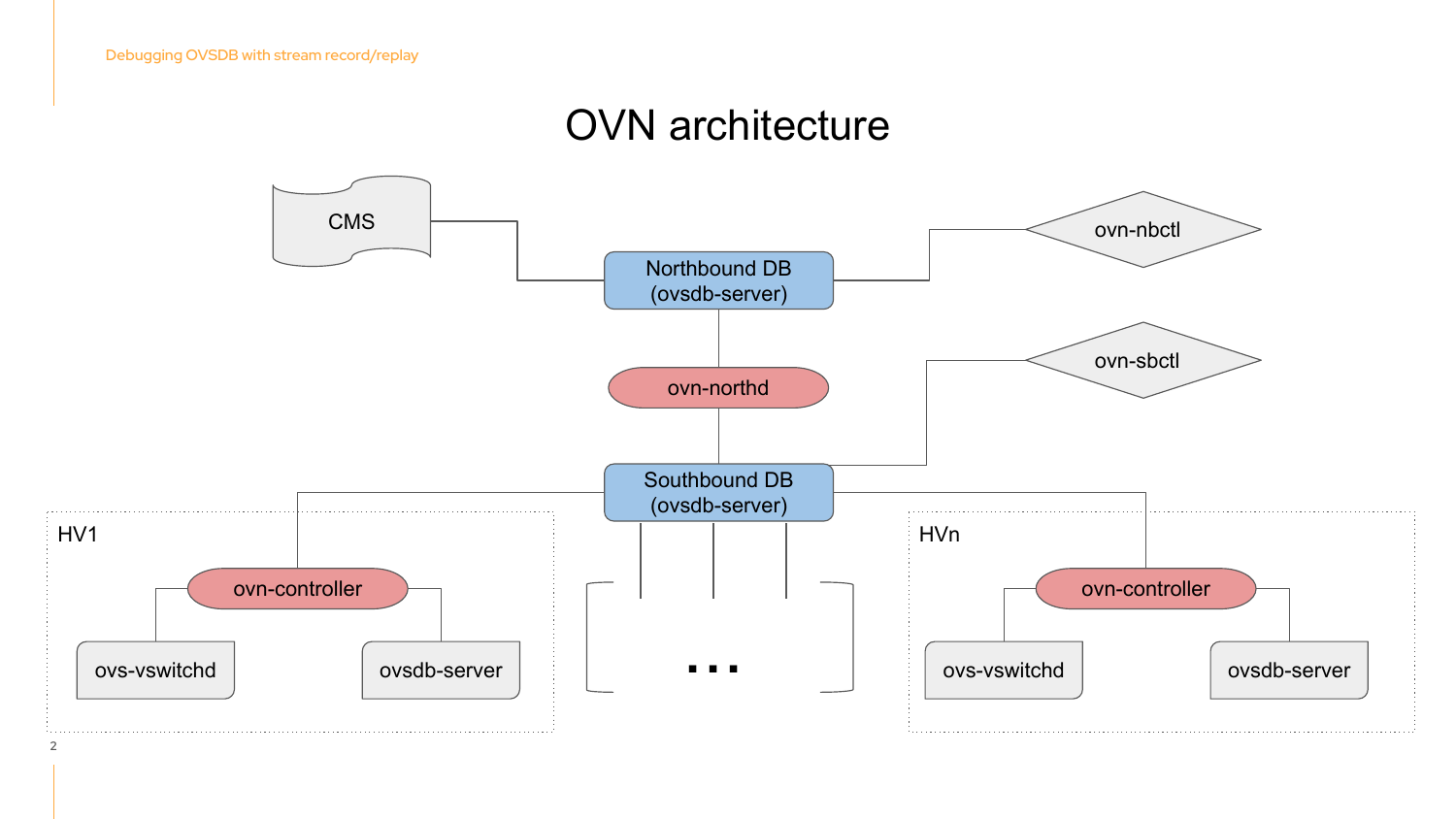### How to debug issues with OVN components?

- Live debug session on an affected setup.
	- Holding a faulty environment for a long time is usually not an option, especially if it's a large setup with hundreds of physical nodes.
- Copy database files from the affected setup and try to replicate in a sandbox (ovs-sandbox, ovn-fake-multinode).
	- Issue might require exact order of database operations or specific events like disconnection of one of the clients in order to reproduce. Might be not easy to replicate needed conditions in a sandbox environment.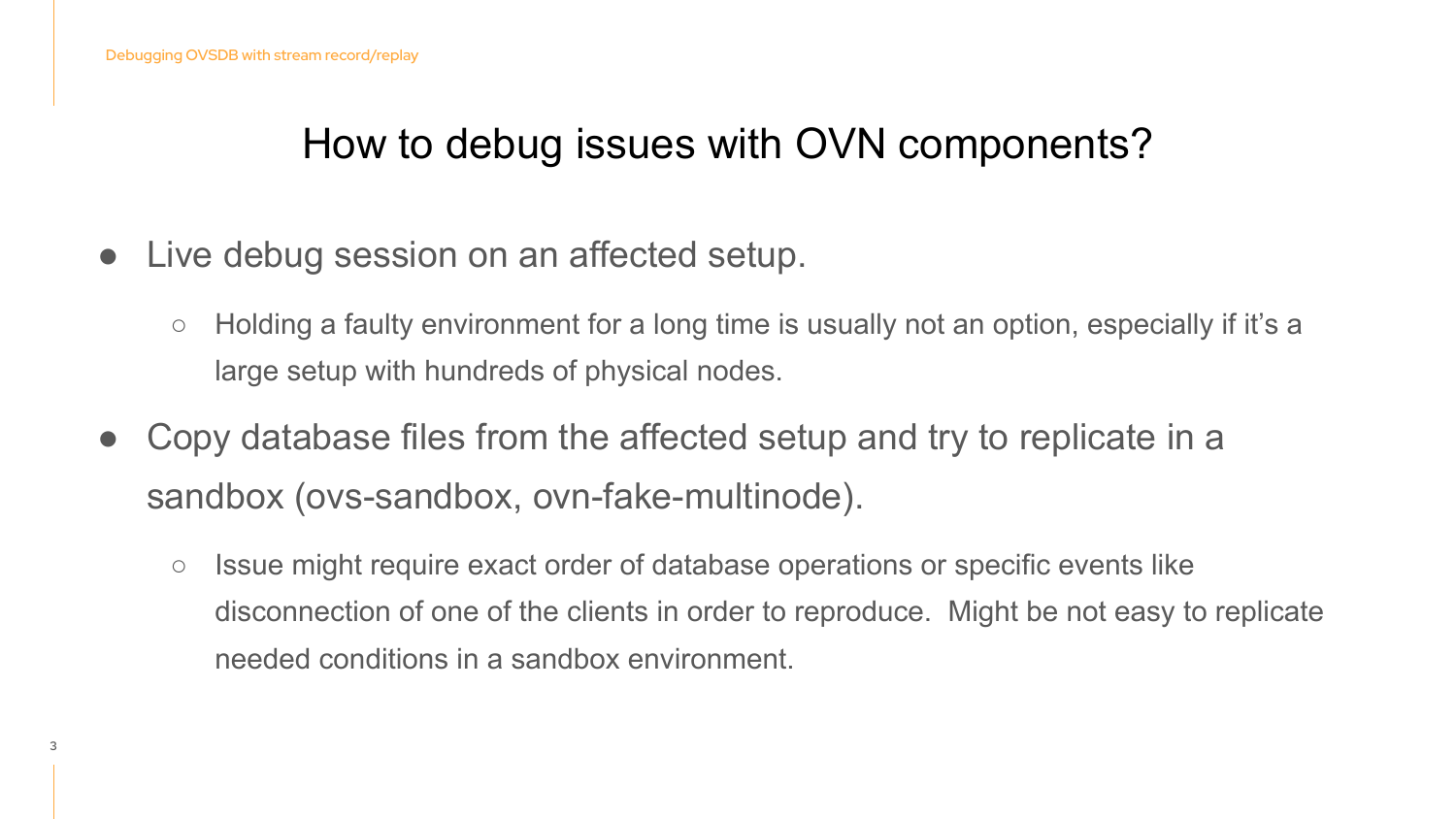# How to test performance optimizations?

- Typical solution is to run synthetic scalability tests, e.g. with ovn-scale-test (<https://github.com/ovn-org/ovn-scale-test>) or something similar.
	- Takes significant amount of time on high scale levels.
	- Might require decent amount of hardware to spin up fake clusters with big number of fake nodes.
	- Not a real-world workload.
- Real-world testing with actual workloads.
	- Not a convenient way to test optimizations during development.
	- Same issues with time and hardware.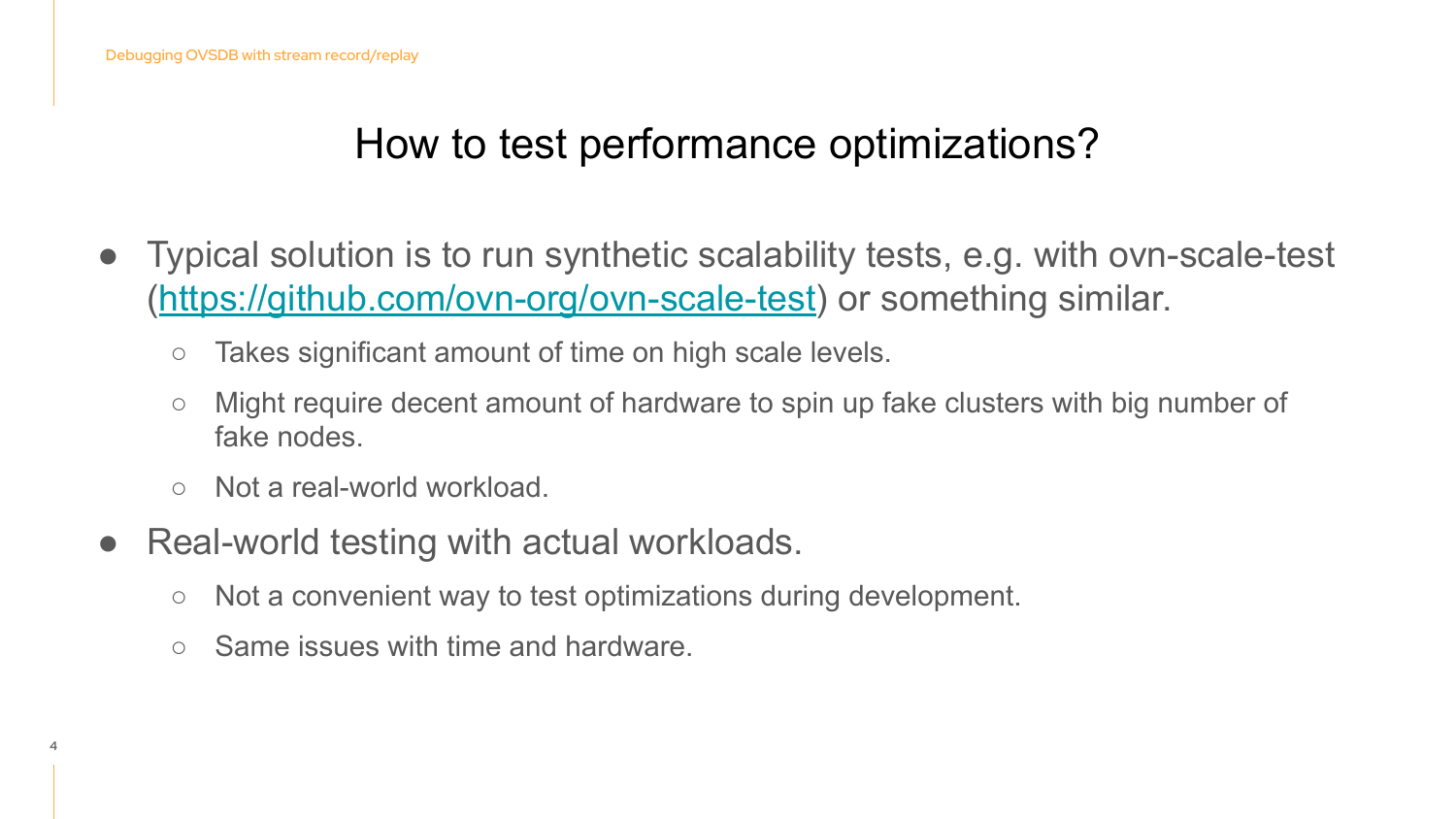#### OVN architecture (connections)

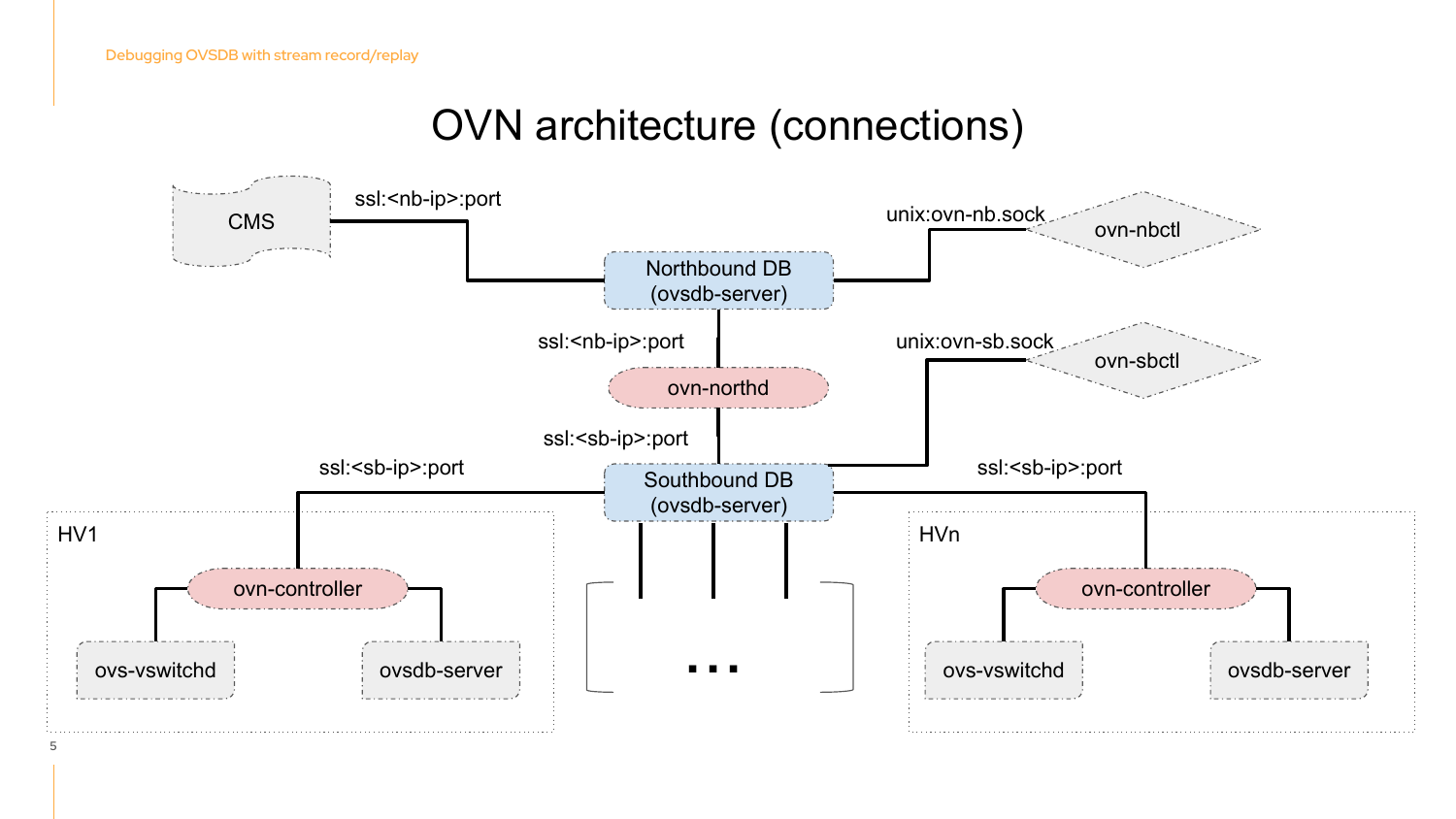#### Southbound DB (connections)

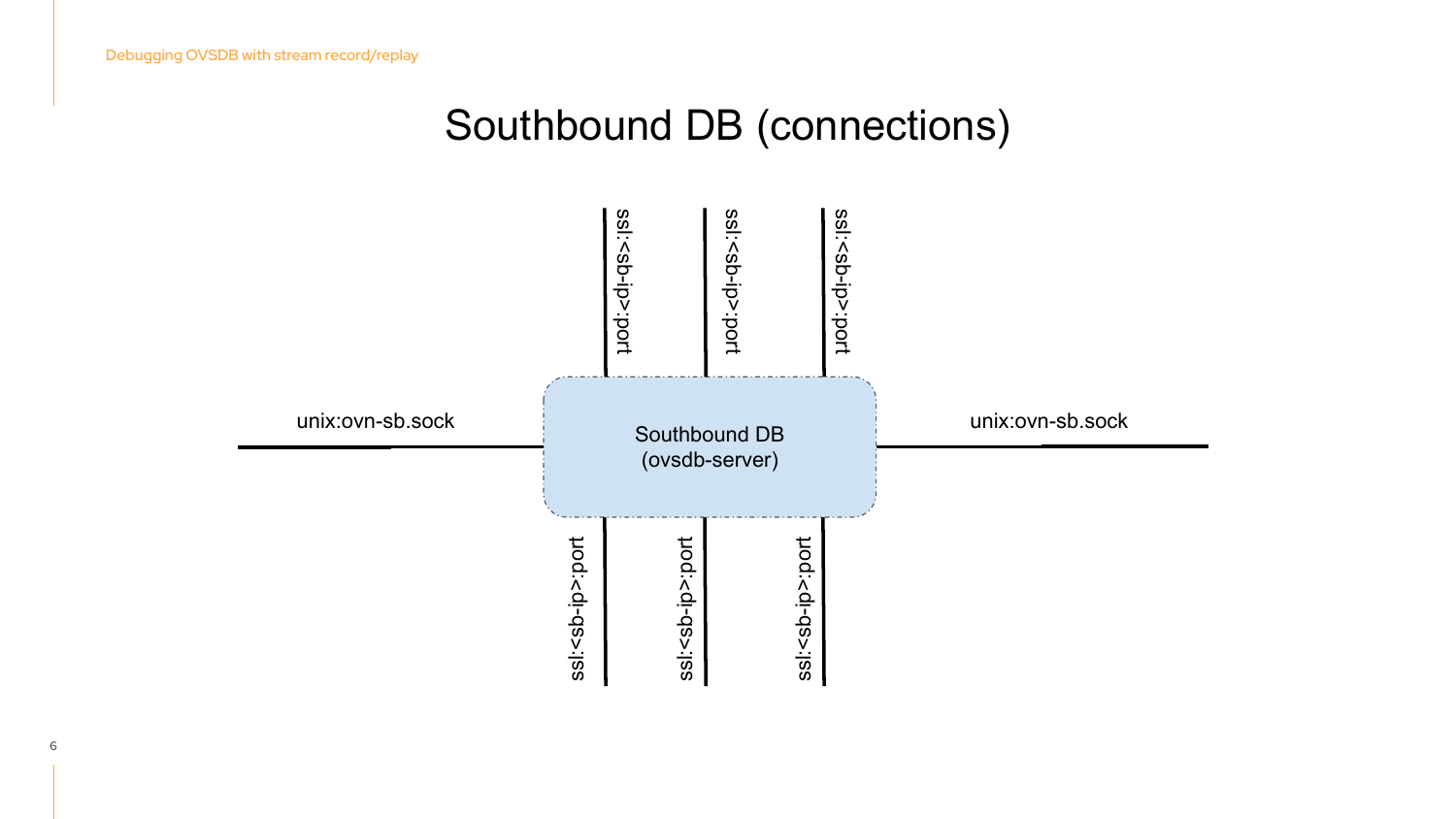# Do we really need to have full OVN setup in order to test it?

- No need to have 100 nodes to test Southbound DB. What is needed is to have 100 incoming connections with particular data.
	- The same mostly applicable to all other OVN components.
- But how to do that?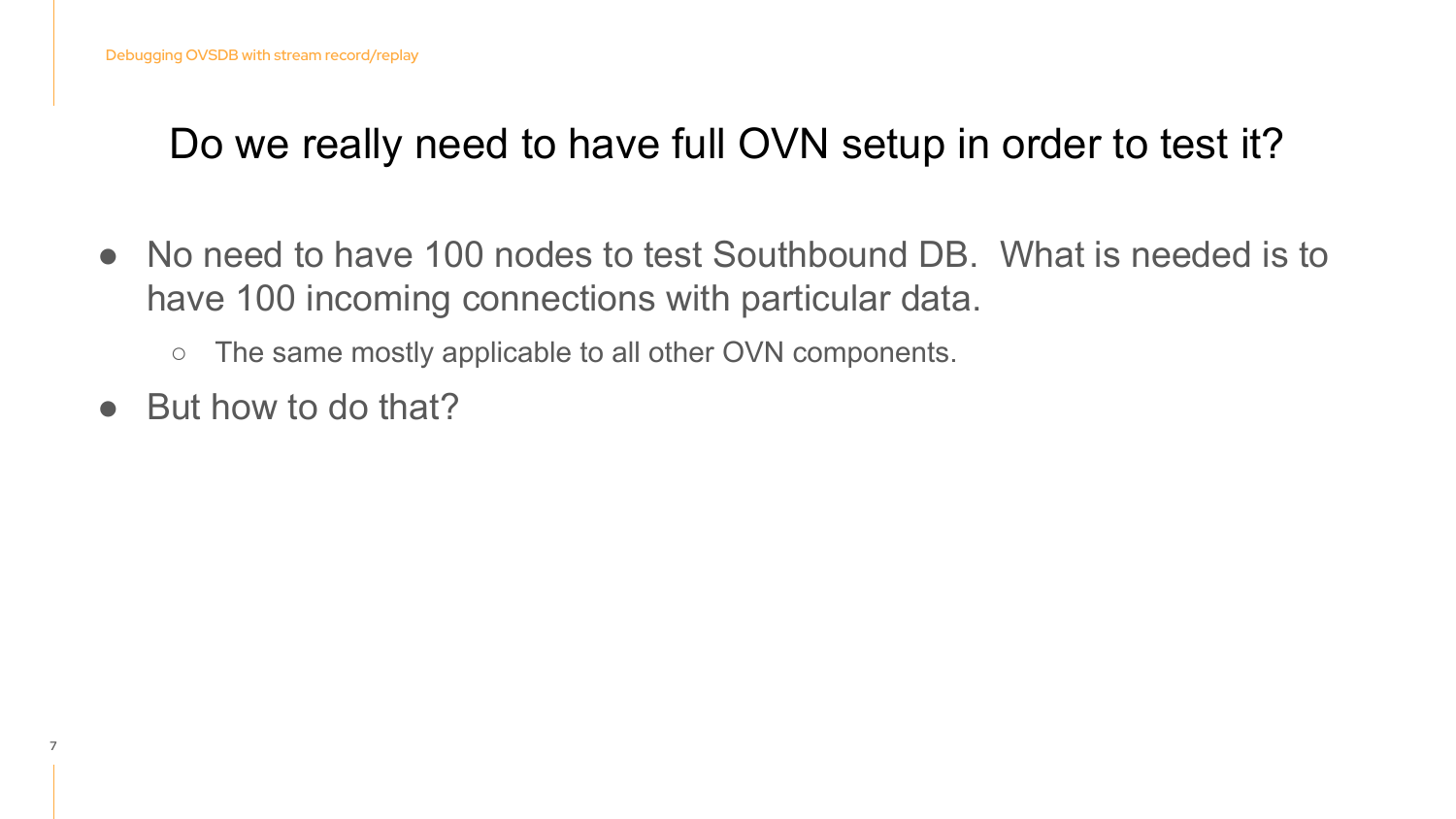#### stream-record/replay

- All connections in OVS/OVN applications works via 'stream' library.
	- lib/stream.c

- All variants of stream connections (ssl,unix, tcp, ...) implements same stream-provider API, so they could be transparently replaced with special implementation.
	- lib/stream-provider.h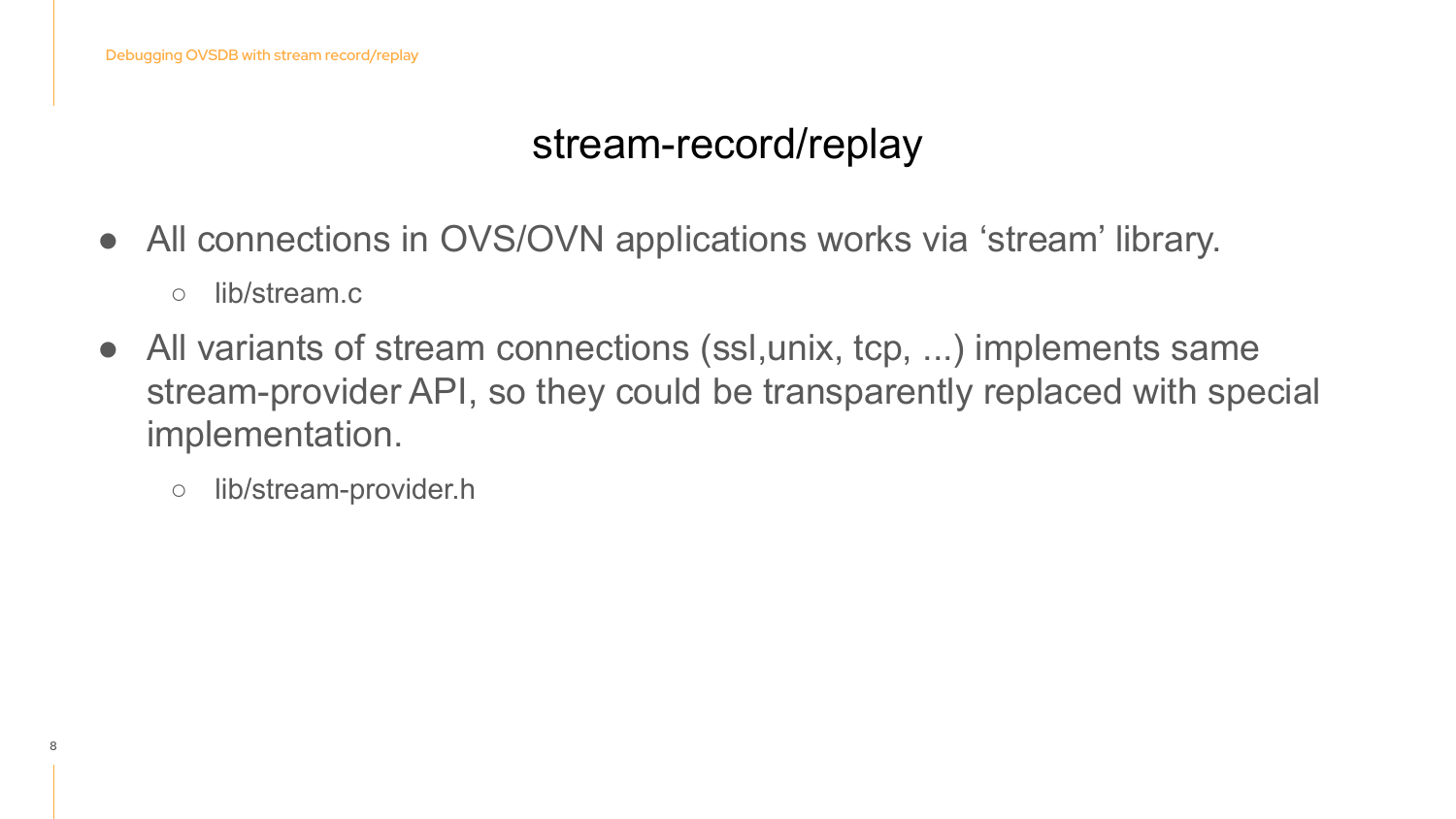#### stream-record/replay

#### Recording

Replay

# ovsdb-server --stream-replay-record <...>

# ovsdb-server --stream-replay <...>



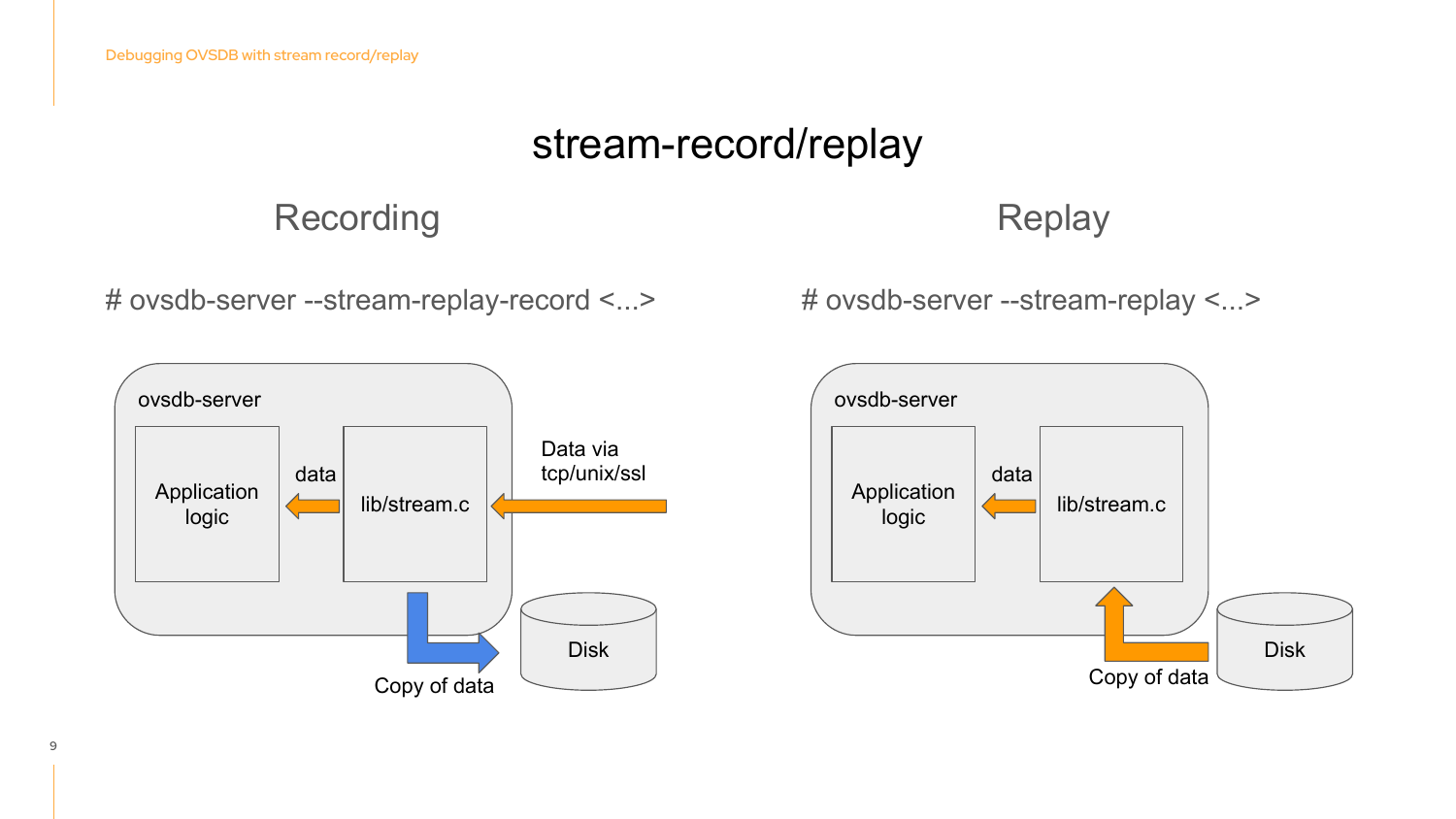# What is available now?

- Patch-set with the first implementation:
	- [https://patchwork.ozlabs.org/project/openvswitch/list/?series=186549&state=\\*](https://patchwork.ozlabs.org/project/openvswitch/list/?series=186549&state=*)
	- Work on v2 is in progress.
- Current limitations:
	- For now it's required to use predictable uuid generation with '--predictable-uuids-with-seed=<seed>' option.
	- Currently doesn't work with internally generated time-based events.
		- Some functionality, like inactivity probes, disabled.
		- Works for ovsdb-server only in standalone mode (no RAFT).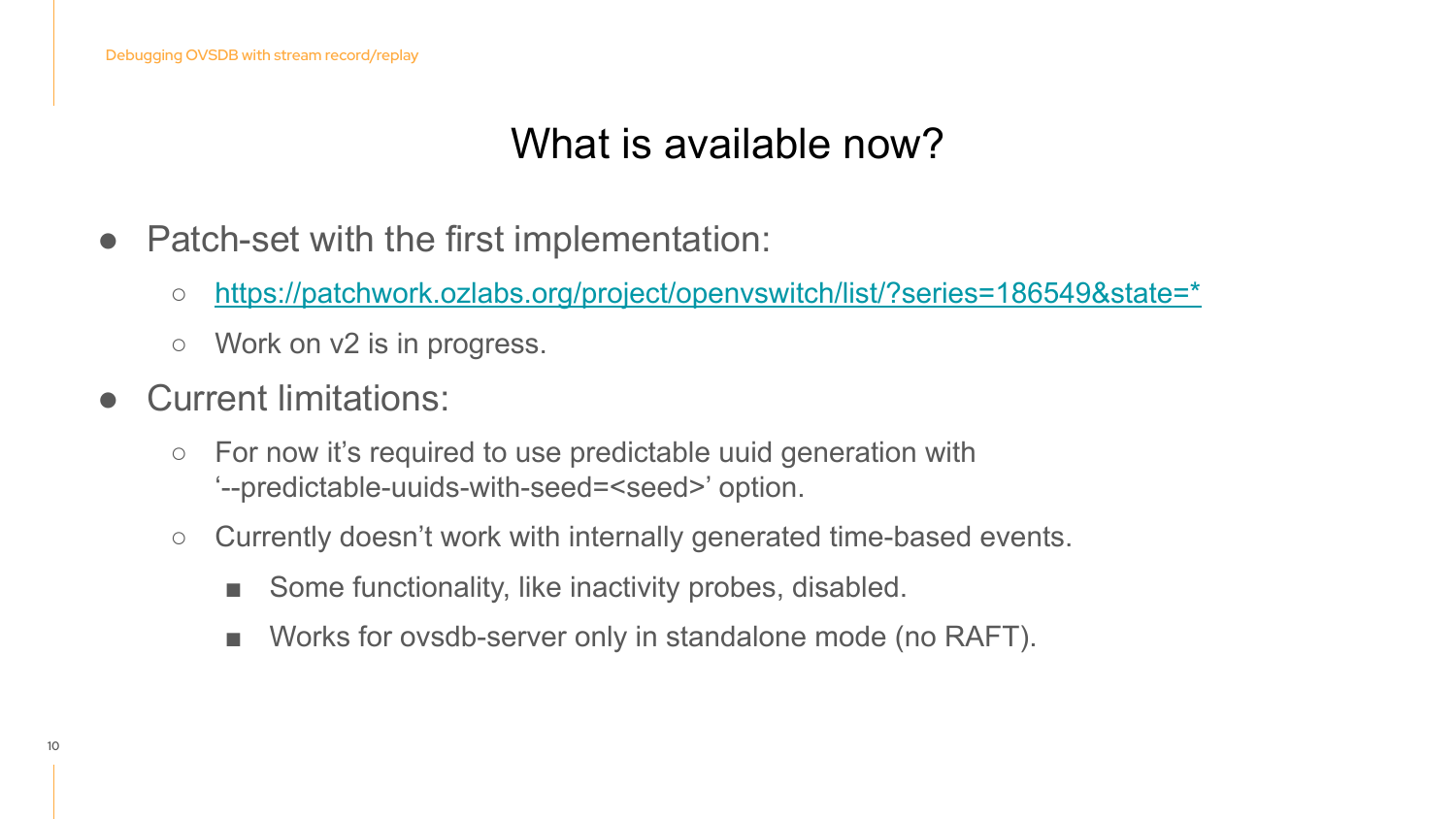11

#### Use cases

- Offline debugging: record on real setup replay and debug locally
	- During replay it's possible to attach debugger, change log levels or even modify the binary adding some new logs or instrumentation.
- Standalone performance test.
	- If you're working on pure performance optimizations that doesn't affect in/out traffic from the process.
	- Record real world workload and replay without any latencies between messages.
- Offline debug of rearly reproducible issues:
	- Record once and have it 100% reproducible.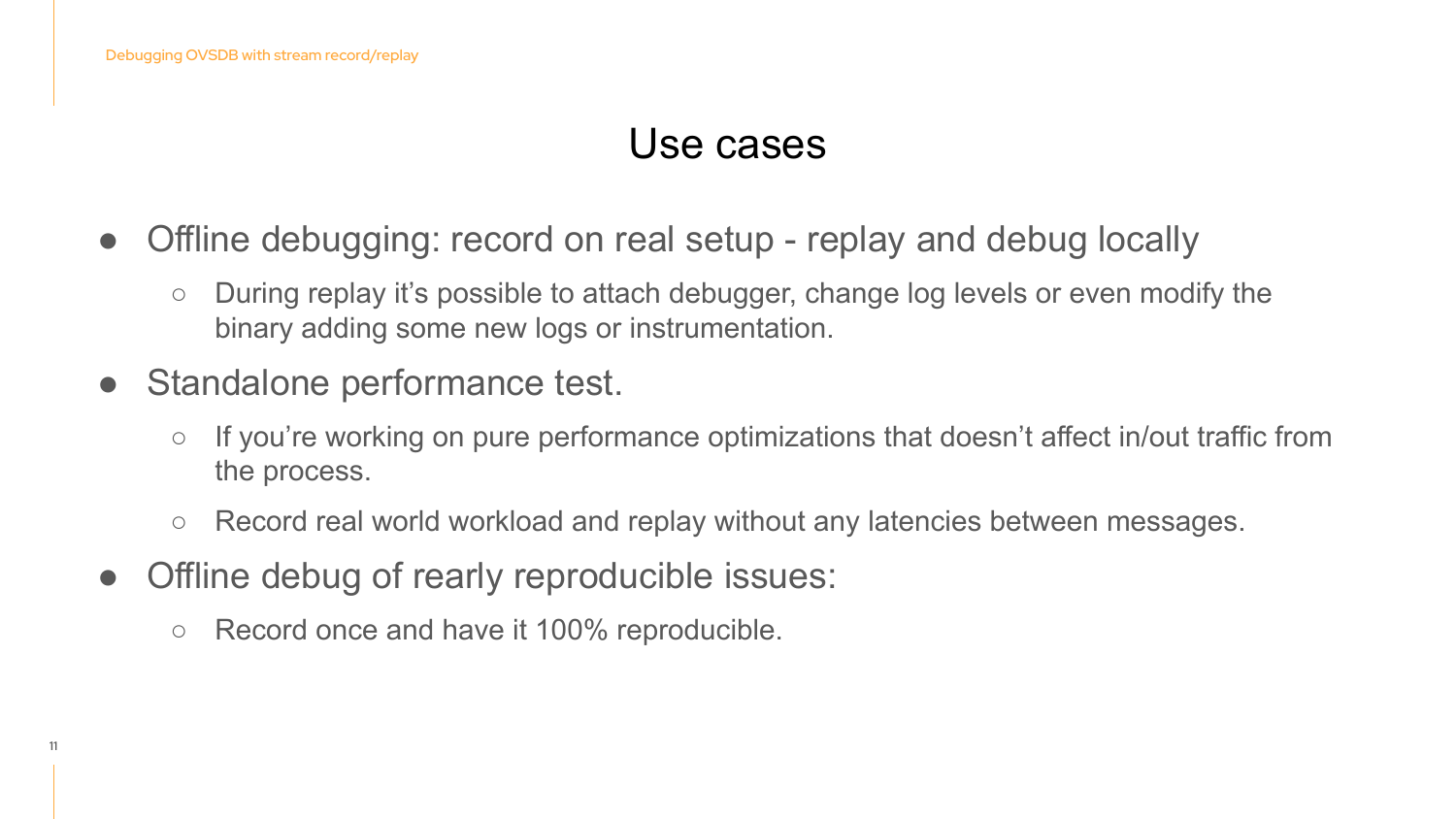### Future improvements

- Recording of generated UUIDs.
	- $\circ$  This way we could avoid enabling generation of predictable UUIDs.
- Correct work with internal time-based events.
	- There are few ideas on how to do that (record and reply accesses to time functions or time wrapping according to timestamps of stored data)
	- Will allow recording of RAFT clusters.